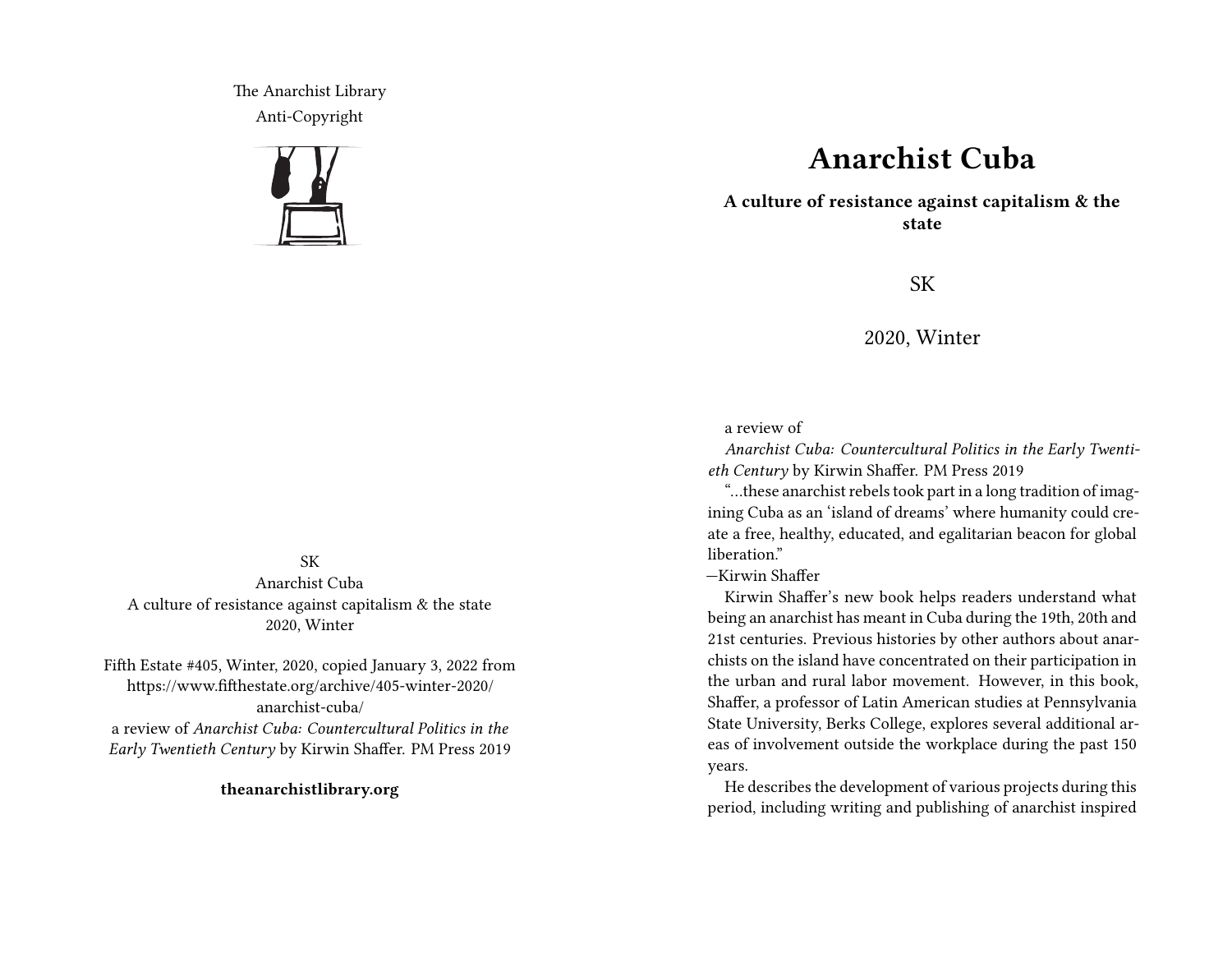fiction and nonfiction, producing radical theater, visual art, music, alternative health clinics, as well as schools for both children and adults free of state and religious control and specifically dedicated to encouraging independent thinking. Participants pooled their knowledge from a variety of backgrounds women and men, old and young, black and white, Cuban and foreign-born, skilled and unskilled workers, poets, shopkeepers, playwrights, and librarians.

Shaffer does not shrink from discussing the ambiguities and contradictions within the various projects, or their internal squabbles and differing points of view on several important issues. His care not to idealize or exaggerate accomplishments enables readers to more easily understand the dynamics involved.

The various undertakings are described in the context of how they were intended to counter the authoritarian character and brutalities of the Catholic and Protestant churches, the military and the Spanish colonial administration that held sway until the end of the 19th century, and then the nominally independent Cuban state—all of which contributed to the highly exploitative and repressive conditions on the island.

Shaffer discusses how anarchist projects responded to, and helped shape the popular understanding of concepts such as freedom, equality, identity, and progress. Part of this involved fighting against racism, for women's equality, and uniting the working-class across racial, national, and gender lines. By the 1890s, Shaffer tells us, anarchists in the Cuban labor movement were able to play a major role in fostering class ties among people of diverse origins and race, as well as in excluding party affiliation from union activities.

He also delineates the major differences between anarchist and Marxist groups, which were active in Cuba from the 19th century on, especially the strategies for dissent each chose. Marxists concentrated on building organizations to train and guide/supervise the proletariat at the work place, in daily life,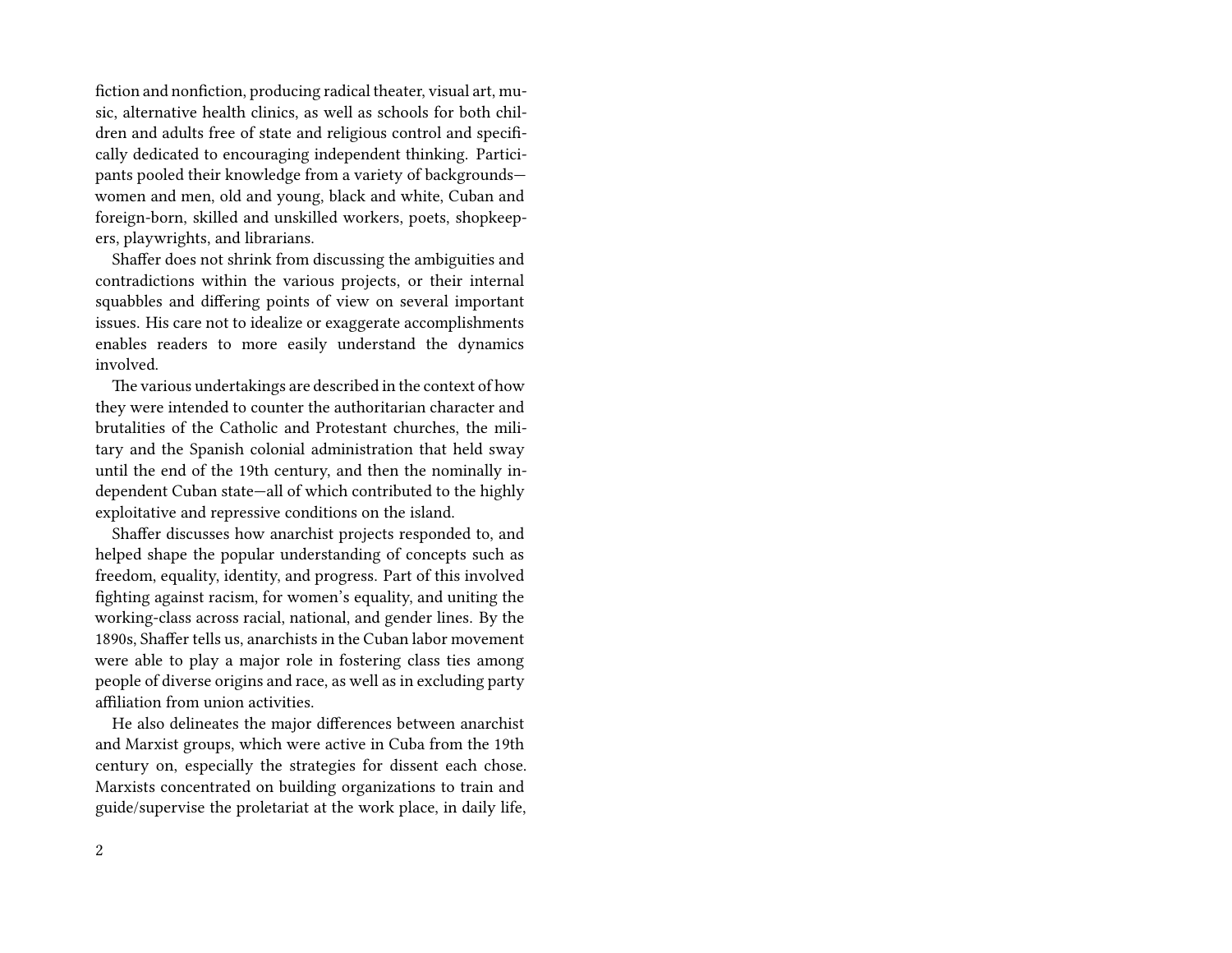By March of 1961, it became impossible for anarchists to voice their concerns openly as their publications and organizations were shut down and activists imprisoned. Many, but not all, chose exile where they could continue to openly advocate anarchist alternatives.

Kirwin Shaffer's contextualized history makes it clear why and how anarchist inspired oppositional activities have never been extinguished on the island, despite ongoing government supervision and surveillance, along with periodic political crackdowns.

As long as anarchist rebels in Cuba are able to dream of and create autonomous, non-authoritarian projects, the future holds multiple possibilities for individual freedom and social solidarity.

SK is a longtime supporter of Cuban anarchists.

and at the ballot box. The anarchists were strongly committed to means that coincided with desired future ends, such as encouraging the independence and self-activity of students and workers while fighting against unjust working and living conditions.

They recognized the struggle against domination as connected to the immediate construction of the means of resistance. Anarchists designed their projects specifically to improve the lives of women, men and children in the present as well as to prepare them for a social transformation sometime in the future.

Shaffer devotes three chapters to exploring the anarchonaturist influence among Cuban anarchists. The naturist movement, which developed in Europe and North America during the late 19th and early 20th centuries, focused on alternative personal health and lifestyle practices, such as adopting a simple, inexpensive and nutritious vegetarian diet, getting lots of outdoor exercise, practicing nudism, living in small villages where everyone can know each other, and doing whatever possible to combat the effects of industrial mass society.

In Cuba, several anarchist writers and artists shifted the naturist movement's focus away from primarily individual health concerns to an emphasis on social emancipatory themes by writing news stories, essays, novels, plays and advice columns that were widely available beyond anarchist circles. This cultural influence persisted into the 1950s even as the anarchosyndicalist movement was significantly weakened by government repression and the consolidation of the Cuban Communist Party.

Although anarchists from all tendencies were interested in ways to improve health, anarcho-syndicalists (especially in the cafe and restaurant unions) and anarcho-naturists were particularly focused on aspects of daily life that disproportionately affected the young and the working poor. They emphasized